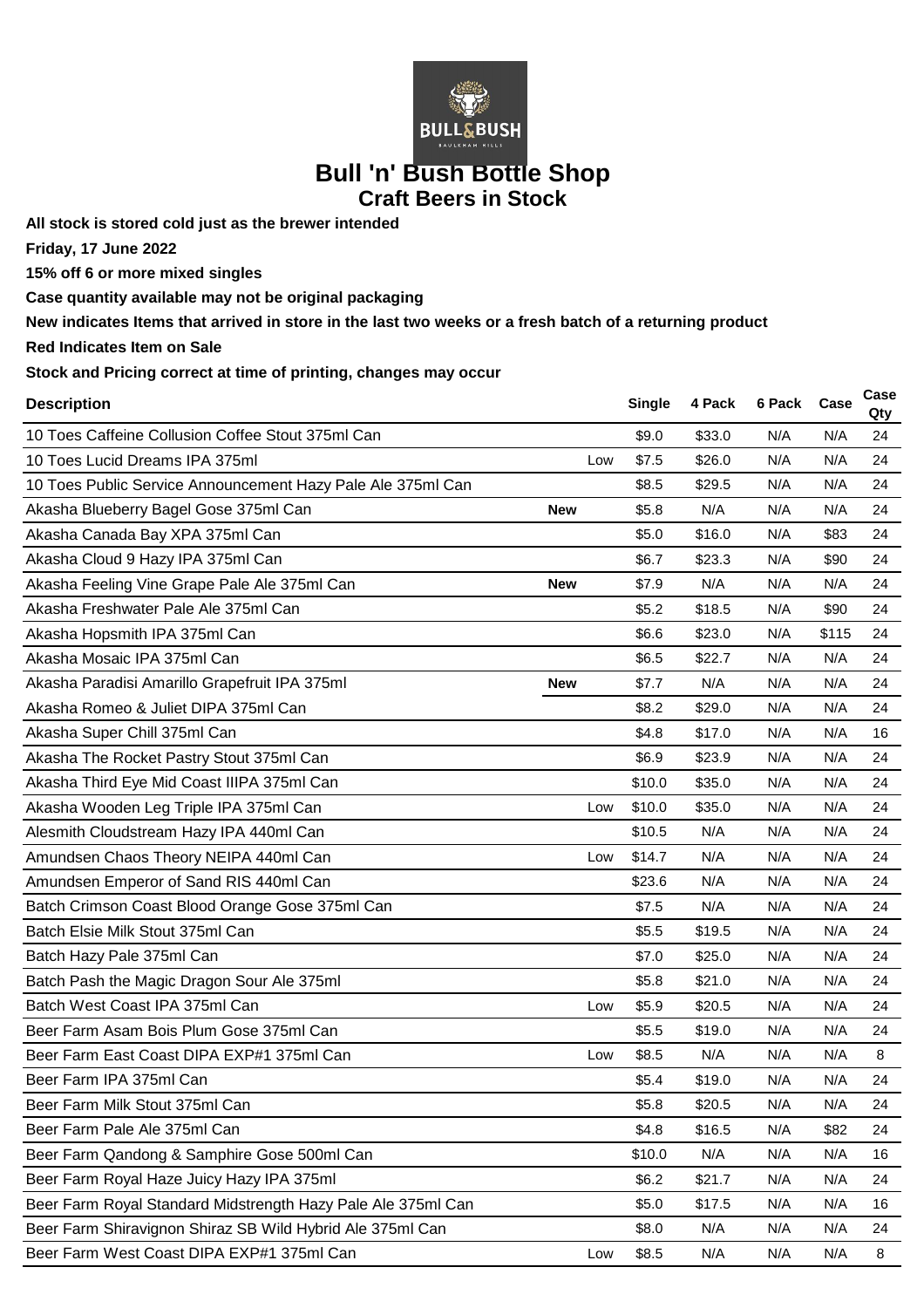| <b>Description</b>                                        |     | <b>Single</b> | 4 Pack | 6 Pack                | Case  | Case<br>Qty     |
|-----------------------------------------------------------|-----|---------------|--------|-----------------------|-------|-----------------|
| Belching Beaver Peanut Butter Milk Stout 355ml Can        | Low | \$7.5         | \$25.0 | N/A                   | N/A   | 24              |
| Bentspoke Barley Griffin Pale Ale 375ml Can               |     | \$4.8         | \$16.5 | N/A                   | \$74  | 24              |
| Bentspoke Crankshaft IPA 375ml Can                        |     | \$5.5         | \$18.0 | N/A                   | \$85  | 24              |
| Bentspoke Sprocket 375ml Can                              |     | \$6.4         | \$20.5 | N/A                   | \$102 | 24              |
| Big Shed Californicator WCIPA 375ml Can                   | Low | \$7.0         | \$24.5 | N/A                   | N/A   | 24              |
| Big Shed Golden Stout Time Dessert Stout 375ml Can        |     | \$7.9         | \$27.8 | N/A                   | N/A   | 24              |
| Big Shed Mango Passionfruit Sour 375ml Can                |     | \$5.9         | \$20.8 | N/A                   | N/A   | 24              |
| Big Shed Shirtfront Coffee RIS 375ml Can                  |     | \$9.5         | N/A    | N/A                   | N/A   | 24              |
| Blasta Grimster Rocka Mosaic Pale Ale 375ml               | Low | \$7.0         | \$24.5 | N/A                   | N/A   | 24              |
| Boatrocker Tripel 440ml Can                               | Low | \$10.5        | N/A    | N/A                   | N/A   | 24              |
| Boon Kreik Cherry Lambic 375ml Bottle                     |     | \$11.5        | N/A    | N/A                   | N/A   | 12 <sub>2</sub> |
| Breakside Brewery Breakside IPA 473ml Can                 | Low | \$10.9        | N/A    | N/A                   | N/A   | 24              |
| Brewheart Brews Lee Enters the Dragon DDH                 |     | \$15.4        | N/A    | N/A                   | N/A   | 24              |
| Brick Lane Guardian Belgian Tripel 330ml                  |     | \$8.5         | N/A    | N/A                   | N/A   | 24              |
| Bridge Road Bling IPA 355ml Can                           | Low | \$6.0         | N/A    | N/A                   | N/A   | 24              |
| Bridge Road Mayday Wild Red 750ml Bottle                  | Low | \$30.0        | N/A    | N/A                   | N/A   | 6               |
| Cavalier Calippo Blood Orange & Passionfruit              | Low | \$12.0        | N/A    | N/A                   | N/A   | 24              |
| Cavalier Devil Driver IPA 440ml Can                       |     | \$12.8        | \$45.2 | N/A                   | N/A   | 16              |
| Chimay Blue 330ml Bottle                                  |     | \$9.0         | N/A    | N/A                   | N/A   | 24              |
| Chimay Grand Reserve 750ml                                | Low | \$20.0        | N/A    | N/A                   | N/A   | 12 <sup>2</sup> |
| Clown Shoes Space Cake DIPA 473ml Can                     |     | \$15.0        | N/A    | N/A                   | N/A   | 24              |
| Coastal Brewing Black Head Milk Stout 375ml Can           |     | \$5.6         | \$19.0 | N/A                   | N/A   | 24              |
| Coastal Brewing Rainbow Flat White Stout 375ml Can        |     | \$6.8         | \$24.0 | N/A                   | N/A   | 24              |
| Coastal Brewing Rum Barrel Aged Pelican Porter 375ml Can  |     | \$12.0        | N/A    | N/A                   | N/A   | 24              |
| Coastal Brewing The Ruins DIPA 375ml Can                  |     | \$6.5         | \$22.0 | N/A                   | N/A   | 24              |
| Colonial IPA 375ml Can                                    |     | \$5.5         | N/A    | \$<br>26.0            | \$85  | 24              |
| Colonial Pale Ale 375ml Can                               |     | \$4.5         | N/A    | $\mathfrak s$<br>23.0 | \$74  | 24              |
| Colonial South West Sour 375ml Can                        |     | \$5.0         | \$25.0 | \$<br>23.0            | \$74  | 24              |
| Colonial Watermelon & Raspberry Sour 375ml                |     | \$5.0         | \$17.0 | N/A                   | N/A   | 24              |
| Deeds Brewing Deregulate Tapicoca Hazy Pale Ale 440ml Can |     | \$11.7        | N/A    | N/A                   | N/A   | 25              |
| Deeds Brewing Dot Ur Ts & Cross Ur Eyes TIPA 440ml Can    | Low | \$17.7        | N/A    | N/A                   | N/A   | 26              |
| Deeds Brewing Double Time DDH Pale 375ml Can              |     | \$5.0         | \$17.0 | N/A                   | N/A   | 16              |
| Deeds Brewing Juice Train NEIPA 375ml Can                 | Low | \$6.4         | N/A    | N/A                   | N/A   | 16              |
| Deeds Brewing/Far Side Beers Living Easy                  | Low | \$11.0        | N/A    | N/A                   | N/A   | 16              |
| Deschutes Brewery Obsidian Stout 355ml                    |     | \$9.2         | N/A    | N/A                   | N/A   | 24              |
| Duvel 330ml Bottle                                        |     | \$8.5         | N/A    | N/A                   | N/A   | 24              |
| Exit Brewing Milk Stout 375ml Can                         |     | \$6.0         | \$21.0 | N/A                   | N/A   | 24              |
| Grifter Big Sur West Coast IPA 375ml Can                  |     | \$6.0         | \$21.0 | N/A                   | \$105 | 24              |
| Grifter Pale Ale 375ml Can                                |     | \$5.0         | \$17.2 | N/A                   | N/A   | 24              |
| Grifter Pink Galah Pink Lemonade 375ml Can                |     | \$5.8         | \$20.5 | N/A                   | N/A   | 24              |
| Hargreaves Hill 2020 RIS 440ml Can                        |     | \$13.0        | \$45.0 | N/A                   | N/A   | 16              |
| Hargreaves Hill 2022 Phoenix Imperial Red                 |     | \$45.0        | N/A    | N/A                   | N/A   | 6               |
| Hargreaves Hill Beatnik Hazy Pale Ale 375ml Can           |     | \$5.2         | \$18.3 | N/A                   | N/A   | 24              |
| Hargreaves Hill Diamond Hands DIPA 440ml                  |     | \$11.3        | N/A    | N/A                   | N/A   | 16              |
| Hargreaves Hill ESB 375ml Can                             |     | \$5.4         | \$19.0 | N/A                   | N/A   | 24              |
| Hargreaves Hill Gin Barrel Gose 375ml Can                 | Low | \$5.6         | N/A    | N/A                   | N/A   | 24              |
| Hargreaves Hill IPA 375ml Can                             |     | \$6.4         | \$22.0 | N/A                   | \$115 | 24              |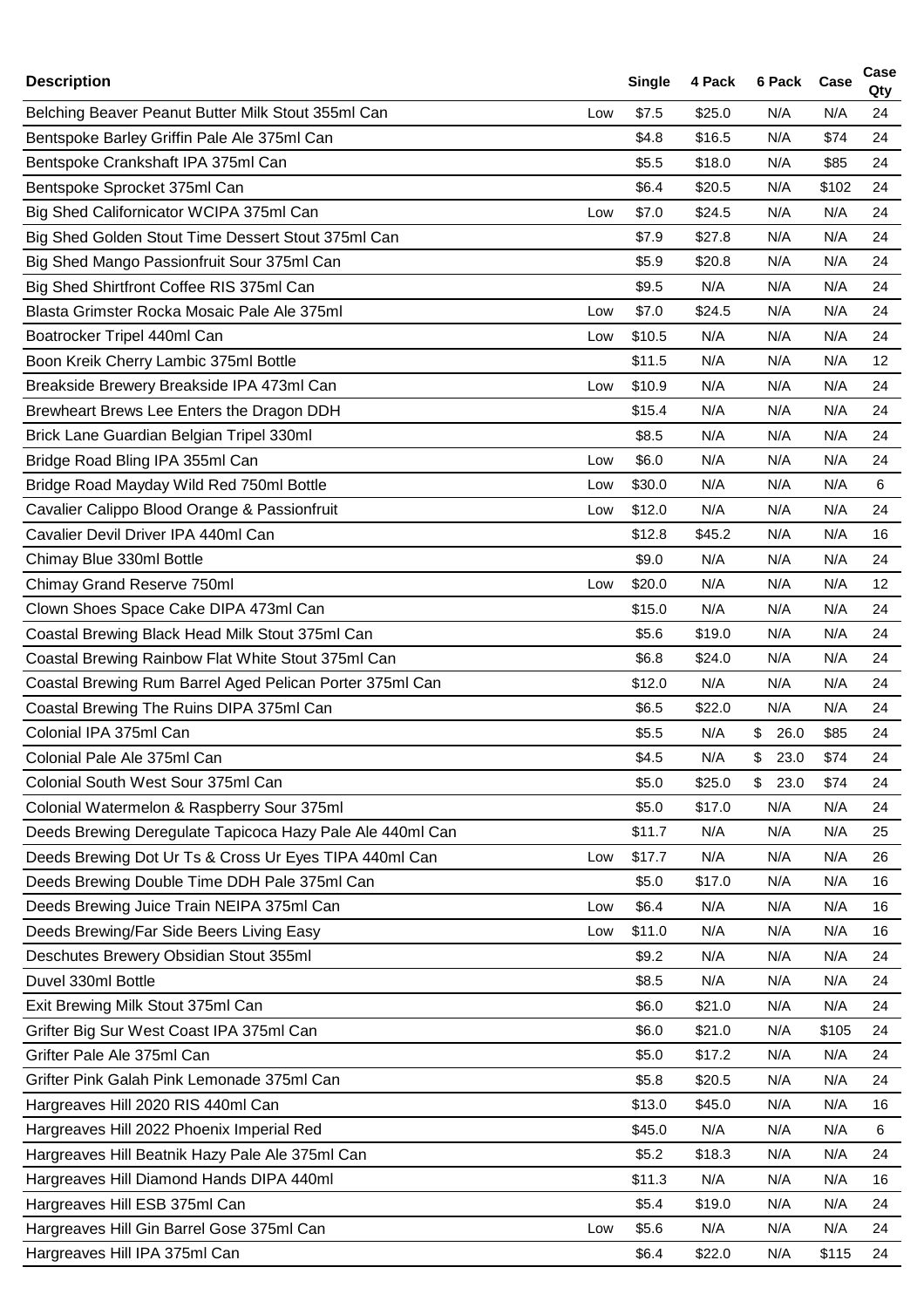| <b>Description</b>                                             |            | <b>Single</b> | 4 Pack | 6 Pack Case |       | Case<br>Qty |
|----------------------------------------------------------------|------------|---------------|--------|-------------|-------|-------------|
| Hargreaves Hill Knock Off Lager 440ml Can                      | Low        | \$5.7         | N/A    | N/A         | N/A   | 24          |
| Hargreaves Hill Pale Ale 375ml Can                             |            | \$4.9         | \$17.0 | N/A         | \$85  | 24          |
| Hargreaves Hill Paper Hands DIPA 440ml Can                     |            | \$11.3        | N/A    | N/A         | N/A   | 16          |
| Hargreaves Hill Uninterrupted Prosperity NEIPA 440ml Can       |            | \$11.2        | N/A    | N/A         | N/A   | 16          |
| Hawkers 2021 Bourbon Barrel Aged Barleywine 440ml Can          |            | \$25.0        | N/A    | N/A         | N/A   | 16          |
| Hawkers 2021 Bourbon Barrel Aged Imperial Stout 500ml Can      |            | \$23.0        | N/A    | N/A         | N/A   | 16          |
| Hawkers 2021 Imperial Stout 440ml Can                          |            | \$15.5        | \$54.0 | N/A         | N/A   | 16          |
| Hawkers 2021 Rum Barrel Aged Imperial Stout 500ml Can          |            | \$23.0        | N/A    | N/A         | N/A   | 16          |
| Hawkers 2022 WBA Imperial Stout Coffee 440ml Can               |            | \$25.0        | N/A    | N/A         | N/A   | 16          |
| Hawkers Alter Ego East Coast IPA 440ml Can                     |            | \$10.0        | N/A    | N/A         | N/A   | 16          |
| Hawkers Alter Ego WCIPA 440ml Can                              | Low        | \$10.0        | N/A    | N/A         | N/A   | 16          |
| Hawkers Beneath the Trees We Gather Plum & Yuzu Sour 375ml Can |            | \$6.5         | \$22.3 | N/A         | N/A   | 16          |
| Hawkers Depth Perception Tropical Stout 440ml Can              |            | \$8.5         | N/A    | N/A         | N/A   | 16          |
| Hawkers DIPA 375ml Can                                         | <b>New</b> | \$8.0         | \$28.0 | N/A         | \$90  | 16          |
| Hawkers Echo Chamber Whisky Barell Aged RIS 440ml Can          |            | \$25.0        | N/A    | N/A         | N/A   | 16          |
| Hawkers Hazy IPA 375ml Can                                     |            | \$6.5         | \$22.2 | N/A         | N/A   | 16          |
| Hawkers Hazy Pale 375ml Can                                    |            | \$5.2         | \$18.0 | N/A         | N/A   | 16          |
| Hawkers Hopefully Beirut Baklava Barleywine 440ml Can          |            | \$15.5        | \$37.0 | N/A         | N/A   | 16          |
| <b>Hawkers IPA 375ml Can</b>                                   |            | \$6.0         | \$19.0 | N/A         | \$65  | 16          |
| Hawkers Pale Ale 375ml Can                                     |            | \$4.3         | \$15.0 | N/A         | \$50  | 16          |
| Hawkers Pilsner 375ml Can                                      |            | \$4.4         | \$15.0 | N/A         | \$50  | 16          |
| Hawkers Rover Henty St Ale 375ml Can                           |            | \$3.0         | N/A    | \$15.5      | \$50  | 24          |
| Hawkers St Hildegard Passionfruit Gose 440ml Can               | Low        | \$6.8         | N/A    | N/A         | N/A   | 16          |
| Hawkers Stout 5.4 375ml Can                                    |            | \$5.2         | \$18.2 | N/A         | N/A   | 16          |
| Hawkers Strange Flux Hazy DIPA 440ml Can                       |            | \$11.0        | N/A    | N/A         | N/A   | 16          |
| Hawkers Time Machine Imperial India Brown Ale 440ml Can        | Low        | \$10.0        | N/A    | N/A         | N/A   | 16          |
| Hawkers West Coast IPA 375ml Can                               |            | \$6.3         | \$22.0 | N/A         | N/A   | 16          |
| Hawkers Wheatwine Peach 330ml Bottle                           |            | \$17.5        | N/A    | N/A         | N/A   | 24          |
| Holgate American IPA 375ml Can                                 | Low        | \$5.7         | \$19.4 | N/A         | N/A   | 16          |
| Holgate Blush Wild Berry Sour Ale 375ml can                    |            | \$4.0         | \$15.0 | N/A         | N/A   | 24          |
| Hop Nation /BoDriggy Peoples Elbow Imperial Stout 375ml Can    | Low        | \$8.5         | N/A    | N/A         | N/A   | 24          |
| Hop Nation Build a Bridge NZ IPA 440ml Can                     | <b>New</b> | \$8.0         | N/A    | N/A         | N/A   | 16          |
| Hop Nation 2021 Kalash Barrel Aged RIS 440ml Can               |            | \$14.5        | N/A    | N/A         | N/A   | 24          |
| Hop Nation Get the Gist Hazy IPA 440ml Can                     | <b>New</b> | \$9.5         | N/A    | N/A         | N/A   | 16          |
| Hop Nation J-Juice NEIPA 375ml Can                             |            | \$8.0         | N/A    | N/A         | N/A   | 16          |
| Hop Nation The Chop IPA 375ml Can                              | Low        | \$6.2         | \$21.5 | N/A         | N/A   | 16          |
| Hop Nation The Damned Pilsner 375ml Can                        |            | \$4.9         | \$17.0 | N/A         | \$58  | 16          |
| Hop Nation The Heart Pale Ale 375ml Can                        |            | \$4.9         | \$17.0 | N/A         | \$55  | 16          |
| Hop Nation The Karma Oatmeal Stout 375ml Can                   | Low        | \$5.5         | \$18.7 | N/A         | N/A   | 16          |
| Hop Nation The Punch Mango Gose 375ml                          | Low        | \$5.5         | N/A    | N/A         | N/A   | 24          |
| Hop Nation Zombie Pop 3 Pink Guava Imperial Sour 440ml Can     | <b>New</b> | \$11.5        | N/A    | N/A         | N/A   | 16          |
| Humble Sea Legends of Shellda DDH DWCIPA 440ml Can             |            | \$14.5        | N/A    | N/A         | N/A   | 24          |
| Innate Maverick West Coast IPA 375ml Can                       |            | \$6.2         | N/A    | N/A         | N/A   | 16          |
| Jetty Road The Pig Pen German Pilsner 375ml Can                | Low        | \$6.4         | \$22.0 | N/A         | N/A   | 24          |
| Kaiju Aftermath DIPA 375ml Can                                 |            | \$7.5         | \$24.0 | N/A         | \$125 | 24          |
| Kaiju Behemoth 375ml Can                                       | Low        | \$13.5        | N/A    | N/A         | N/A   | 24          |
| Kaiju Cthulhu Black IPA 375ml Can (New Release)                |            | \$5.8         | \$20.5 | N/A         | N/A   | 24          |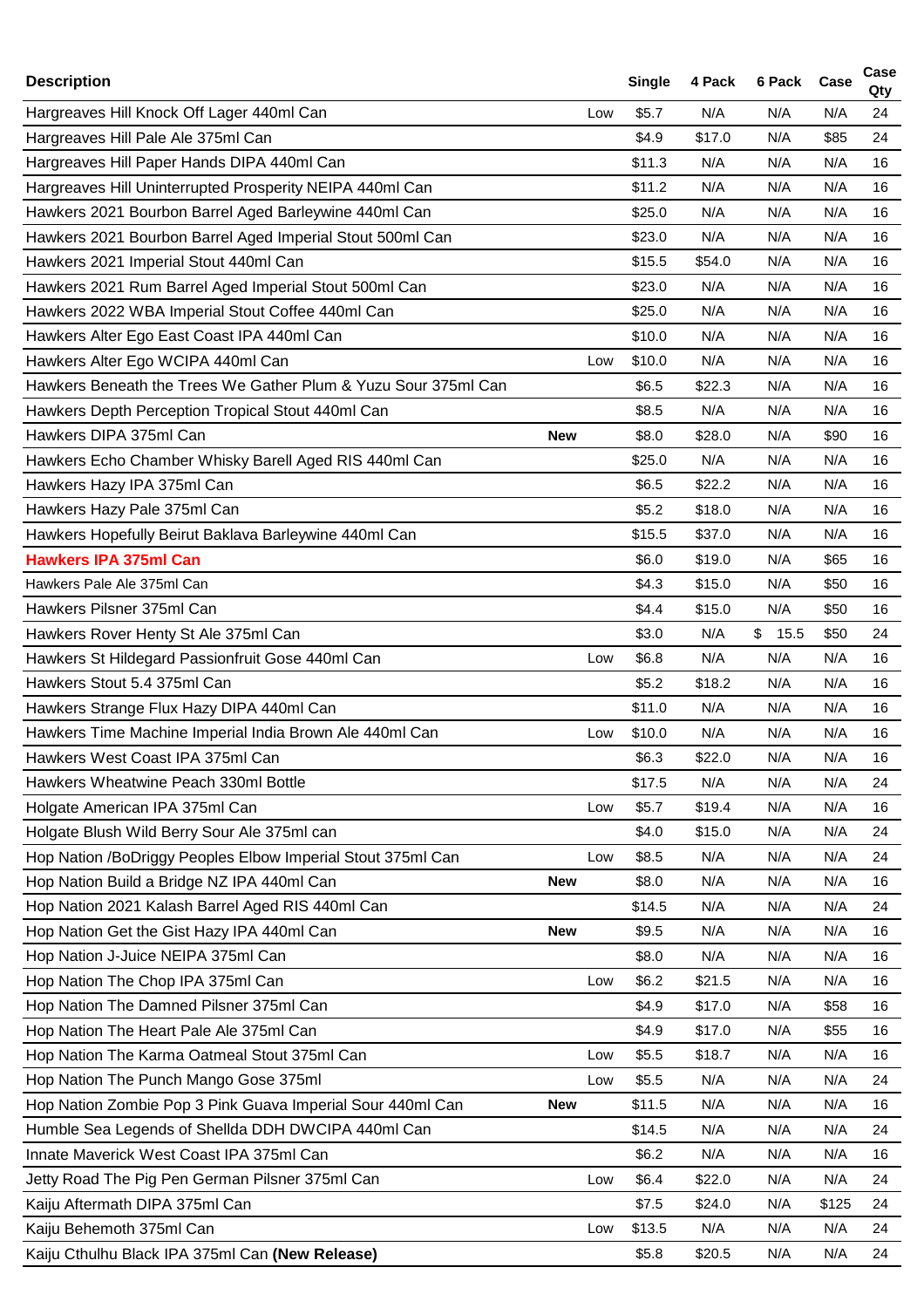| <b>Description</b>                                                 |            | <b>Single</b> | 4 Pack | 6 Pack | Case  | Case<br>Qty |
|--------------------------------------------------------------------|------------|---------------|--------|--------|-------|-------------|
| Kaiju Hopped Out Red 375ml Can                                     |            | \$5.8         | \$21.5 | N/A    | N/A   | 24          |
| Kaiju Krush Pale Ale 375ml Can                                     |            | \$4.6         | \$24.0 | N/A    | N/A   | 24          |
| Kaiju Metamorphosis IPA 375ml Can                                  |            | \$5.9         | \$20.5 | N/A    | \$105 | 24          |
| Kicks Brewery Imposter Syndrome IPA 440ml                          |            | \$12.0        | \$41.0 | N/A    | N/A   | 16          |
| Kicks Brewery Tears of Joy IPA 440ml Can                           | <b>New</b> | \$7.7         | \$27.4 | N/A    | N/A   | 16          |
| La Trappe Trappist Quadrupel 330ml Bottle                          |            | \$8.5         | N/A    | N/A    | N/A   | 24          |
| Last Word Barrel Aged Dry Hop Mosaic Sour 750ml Bottle             | Low        | \$30.0        | N/A    | N/A    | N/A   | 24          |
| Last Word Barrel Aged Mango/P/P Sour 750ml Bottl                   | Low        | \$30.0        | N/A    | N/A    | N/A   | 24          |
| Last Word Barrel Aged Raspberry Sour 750ml Bottle                  | Low        | \$30.0        | N/A    | N/A    | N/A   | 24          |
| Loophole Juicy IPA 375ml Can                                       |            | \$7.5         | \$26.5 | N/A    | N/A   | 24          |
| Loophole Saltwater 8% Stout Porter 375ml                           | Low        | \$8.0         | N/A    | N/A    | N/A   | 24          |
| Modern Times Black House Coffee Stout 440ml Can                    |            | \$9.7         | N/A    | N/A    | N/A   | 24          |
| Moon Dog Brewing Cherry Seinfeld Sour Ale 330ml Can                | Low        | \$5.3         | N/A    | N/A    | N/A   | 24          |
| Moon Dog Brewing Duke of Chifley Barleywine 640ml Bottle           | Low        | \$36.5        | N/A    | N/A    | N/A   | 24          |
| Moon Dog Brewing Splice of Heaven Mango IPA 330ml Can              |            | \$6.0         | \$21.0 | N/A    | N/A   | 24          |
| Mornington Peninsula Brewery Pale Ale 375ml                        | Low        | \$35.0        | N/A    | \$18.0 | N/A   | 24          |
| Mountain Culture Be Kind Rewind NEIPA 500ml Can                    |            | \$14.0        | \$48.0 | N/A    | N/A   | 16          |
| Mountain Culture Status Quo NEPA 355ml Can                         |            | \$6.2         | \$21.0 | N/A    | \$70  | 16          |
| Mountain Goat Hightail Ale Rare Breed XXV 375ml Can                |            | \$11.0        | N/A    | N/A    | N/A   | 24          |
| Mountain Goat Surefoot Stout XXV 375ml Can                         | <b>New</b> |               |        |        |       |             |
| New England Brewery Big Holiday Black Saison 330ml Bottle          |            | \$9.8         | N/A    | N/A    | N/A   | 24          |
| New England Brewery COD Mouth Hazy IPA 375ml Can                   | Low        | \$8.0         | N/A    | N/A    | N/A   | 24          |
| New England Brewery Grandad Brown Ale 375ml Can                    |            | \$4.4         | \$15.0 | N/A    | N/A   | 24          |
| New England Brewery Dutch Koyt with Honey & Vanilla 375ml Can      |            | \$8.0         | N/A    | N/A    | N/A   | 24          |
| New England Brewery Minuteman Hazy IPA 500ml Can                   |            | \$11.0        | \$38.8 | N/A    | N/A   | 24          |
| New England Brewery Naughty Corner Hazy IPA 375ml Can              |            | \$8.5         | \$38.8 | N/A    | N/A   | 24          |
| New England Brewery Pale Ale 375ml Can                             |            | \$4.4         | N/A    | \$22.0 | \$73  | 24          |
| New England Brewery Patchwork Stout 375ml Can                      |            | \$8.2         | N/A    | N/A    | N/A   | 24          |
| New England Brewery Rum Barrel Aged Imperial Stout 330ml Bottle    |            | \$11.5        | N/A    | N/A    | N/A   | 24          |
| New England Brewery Saison du Sauvy Farmhouse Ale 500ml Can        |            | \$8.0         | N/A    | N/A    | N/A   | 24          |
| New England Brewery Single Hop Citra India Saison 375ml Can        | Low        | \$8.0         | N/A    | N/A    | N/A   | 24          |
| New England Brewery Truckload IPA 375ml Can                        |            | \$5.9         | \$20.0 | N/A    | \$99  | 24          |
| New England Brewery Whisky Barrel Aged Imperial Stout 330ml Bottle |            | \$11.5        | N/A    | N/A    | N/A   | 24          |
| Nomad Brewing Empiricist West Coast IPA 440ml Can                  | Low        | \$9.3         | N/A    | N/A    | N/A   | 16          |
| Ocean Reach Art Series Joel Ebs West Coast IPA 500ml Can           | Low        | \$10.7        | N/A    | N/A    | N/A   | 24          |
| Ocean Reach Artist Series Hazy TIPA 500ml Can                      |            | \$10.5        | N/A    | N/A    | N/A   | 16          |
| Ocean Reach Cold IPA 375ml Can                                     |            | \$5.9         | \$20.5 | N/A    | N/A   | 24          |
| Ocean Reach Gippy Chocolate Fudge Stout 500ml Can                  |            | \$10.5        | N/A    | N/A    | N/A   | 16          |
| Ocean Reach IPA 375ml Can                                          |            | \$5.5         | \$18.0 | N/A    | N/A   | 24          |
| Ocean Reach Pale Ale 375ml Can                                     |            | \$4.8         | N/A    | \$23.2 | N/A   | 24          |
| Ocean Reach Porter 375ml Can                                       |            | \$5.3         | \$18.5 | N/A    | \$90  | 24          |
| Offshoot Beer Co. Relax Hazy IPA 473ml Can                         |            | \$12.0        | N/A    | N/A    | N/A   | 24          |
| Old Wives Ales Nothing at All Flanders Red 750ml Bottle            | Low        | \$32.0        | N/A    | N/A    | N/A   | 24          |
| Philter Carribean Stout 375ml Can                                  |            | \$9.0         | \$32.0 | N/A    | N/A   | 16          |
| Philter Cold IPA 375ml Can                                         |            | \$7.5         | \$26.5 | N/A    | N/A   | 24          |
| Philter DIPA 375ml Can                                             |            | \$10.5        | \$37.0 | N/A    | \$100 | 24          |
| Philter Haze Hazy IPA 375ml Can                                    |            | \$7.5         | \$26.5 | N/A    | N/A   | 24          |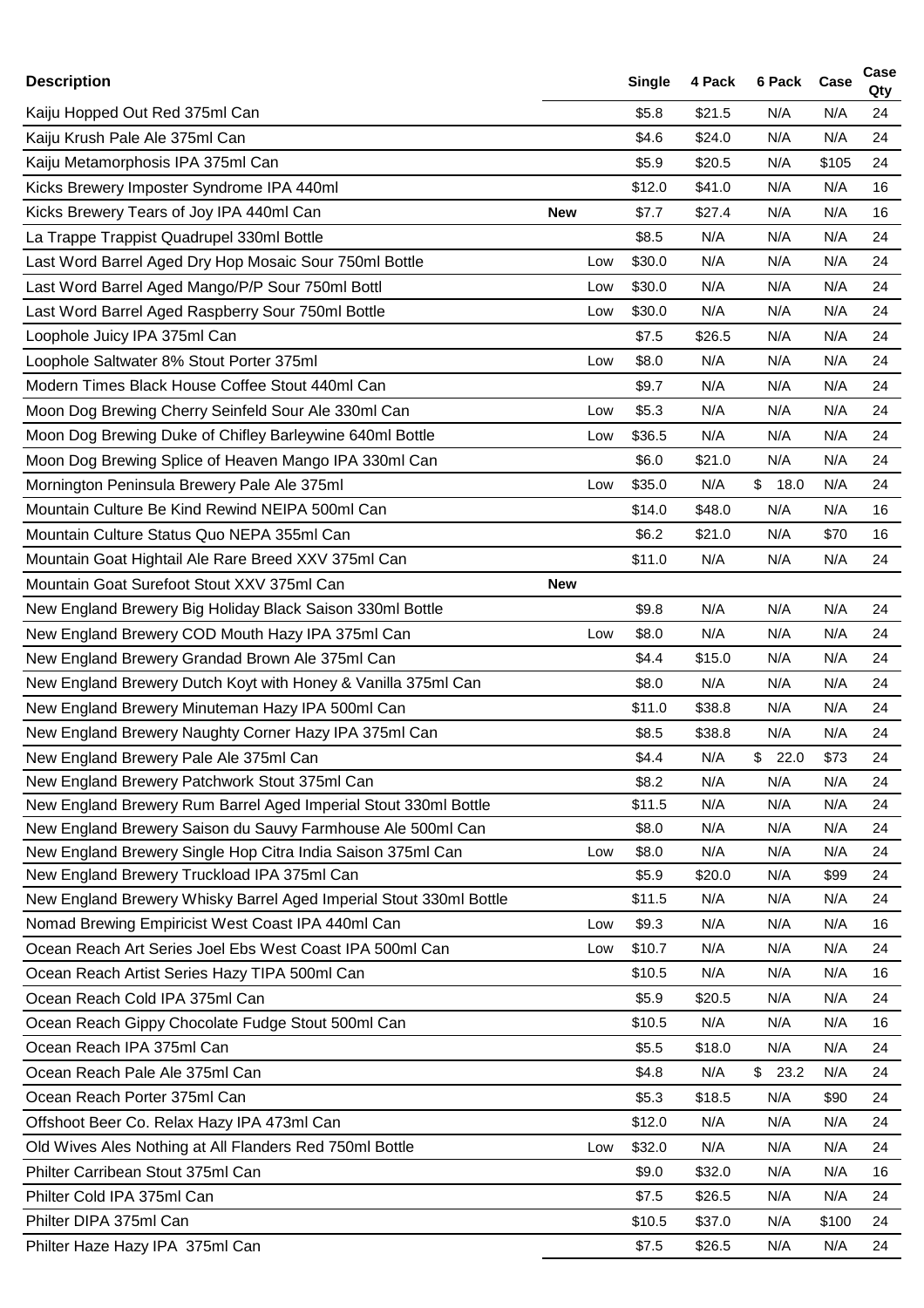| <b>Description</b>                                              | Single | 4 Pack | 6 Pack Case            |       | Case<br>Qty |
|-----------------------------------------------------------------|--------|--------|------------------------|-------|-------------|
| Philter Hazy Pale Ale 375ml Can                                 | \$7.0  | \$25.5 | N/A                    | \$100 | 24          |
| Philter Old Ale 375ml Can                                       | \$5.6  | \$19.8 | N/A                    | N/A   | 24          |
| Philter Pash Watermelon Sour 375ml Can                          | \$5.8  | \$20.0 | N/A                    | N/A   | 24          |
| Philter Red Ale 375ml Can                                       | \$5.2  | N/A    | \$<br>25.5             | N/A   | 24          |
| Philter XPA 375ml Can                                           | \$4.5  | N/A    | $\mathfrak{S}$<br>23.5 | \$78  | 24          |
| Puhaste Tumeaine Kokomo Coffee Imperial Stout 330ml Bottle      | \$11.0 | N/A    | N/A                    | N/A   | 24          |
| Revel Dark Storm Mums Oatmeal Stout 375ml Can                   | \$7.3  | \$25.0 | N/A                    | N/A   | 24          |
| Revel For the Love of Grace Belgian Strong Ale 375ml Can<br>Low | \$12.0 | N/A    | N/A                    | N/A   | 24          |
| Revel Idaho 7 DDH Single Hop IPA 375ml Can                      | \$7.8  | \$27.0 | N/A                    | N/A   | 24          |
| Rocky Ridge Nightman Eclipse DDH DIPA 375ml Can                 | \$9.0  | N/A    | N/A                    | N/A   | 24          |
| Rodenbach Fruitage Cherry Fruit Ale 250ml<br>Low                | \$4.5  | N/A    | N/A                    | N/A   | 24          |
| Rogue Shakespeare Nitro Stout 440ml Can                         | \$10.0 | N/A    | N/A                    | N/A   | 24          |
| Slow Lane Brewing Blurred Style Belgian Hazy IPA 375ml Can      | \$8.4  | \$29.6 | N/A                    | N/A   | 24          |
| Slow Lane Brewing Frozen Sea Baltic Porter 375ml Can            | \$8.3  | \$29.1 | N/A                    | N/A   | 24          |
| Slow Lane Brewing Threefold Tripel 375ml                        | \$7.7  | \$27.0 | N/A                    | N/A   | 24          |
| Southern Highlands Brewing Goodfather Porter 375ml Can          | \$6.2  | \$21.5 | N/A                    | N/A   | 24          |
| Southern Highlands Brewing Ruby Roos Gin Botanical 375ml Can    | \$5.6  | \$19.6 | N/A                    | N/A   | 24          |
| Southern Highlands Brewing Tighthead IPA 375ml Can              | \$5.0  | \$17.5 | N/A                    | \$83  | 24          |
| Stockade 8-Bit IPA 375ml Can<br>Low                             | \$5.5  | N/A    | N/A                    | N/A   | 24          |
| Stone Brewing Imperial Star Fawker Hazy IPA 330ml Can           | \$10.0 | N/A    | N/A                    | N/A   | 24          |
| Stone Brewing Xocoveza Tres Leches Imp Stout 375ml Can<br>Low   | \$10.0 | N/A    | N/A                    | N/A   | 24          |
| The Garden Brewery New England DIPA 440ml Can                   | \$14.5 | N/A    | N/A                    | N/A   | 24          |
| Urban Alley 2020 Barrel Aged Barleywine 500ml Bottle<br>Low     | \$22.0 | N/A    | N/A                    | N/A   | 24          |
| Valhalla Razzz! Raspberry Lime Sour 400ml<br>Low                | \$9.7  | N/A    | N/A                    | N/A   | 24          |
| Westmalle Tripel 330ml Bottle                                   | \$10.0 | N/A    | N/A                    | N/A   | 24          |
| Westside Ale Works Lotus be Free IPA 355ml Can                  | \$6.0  | N/A    | N/A                    | N/A   | 20          |
| White Bay Crusher Hazy Pale Ale 355ml Can                       | \$4.5  | \$15.6 | N/A                    | \$52  | 16          |
| White Bay Falling Through Space DNEIPA 440ml Can<br>Low         | \$12.8 | N/A    | N/A                    | N/A   | 24          |
| White Bay Random Ripples Hazy Pale Ale                          | \$7.3  | \$25.5 | N/A                    | N/A   | 24          |
| White Bay Sunny Pale 355ml Can                                  | \$4.4  | \$15.5 | N/A                    | \$52  | 16          |
| White Bay Union Lager 355ml Can                                 | \$4.4  | \$15.5 | N/A                    | \$52  | 16          |
| Willie the Boatman Andy Smash Ale 375ml Can                     | \$4.7  | \$16.5 | N/A                    | \$82  | 24          |
| Willie the Boatman Crazy Ivan IPA 375ml Can                     | \$5.6  | \$19.6 | N/A                    | \$97  | 24          |
| Willie the Boatman Nectar of the Hops NEIPA 375ml Can           | \$5.6  | \$19.6 | N/A                    | \$97  | 24          |
| Willie the Boatman Wet Willie NEIPA 375ml                       | \$8.5  | \$29.0 | N/A                    | \$97  | 24          |

## **Cellar Selection**

## **Friday, 17 June 2022**

## **No Further discounts on cellar stock**

| Colonial Project Barrel Brown 750ml Bottle | \$24.00 |
|--------------------------------------------|---------|
| Deschutes Abyss 2014 650ml Bottle          | \$39.00 |
| Deschutes Abyss 2016 650ml Bottle          | \$39.00 |
| Deschutes Abyss 2017 650ml Bottle          | \$39.00 |
| Deschutes Black Butte XXII 650ml Bottle    | \$30.00 |
| Deschutes Black Butte XXVII 650ml Bottle   | \$30.00 |
| Deschutes Black Butte XXX 650ml Bottle     | \$35.00 |